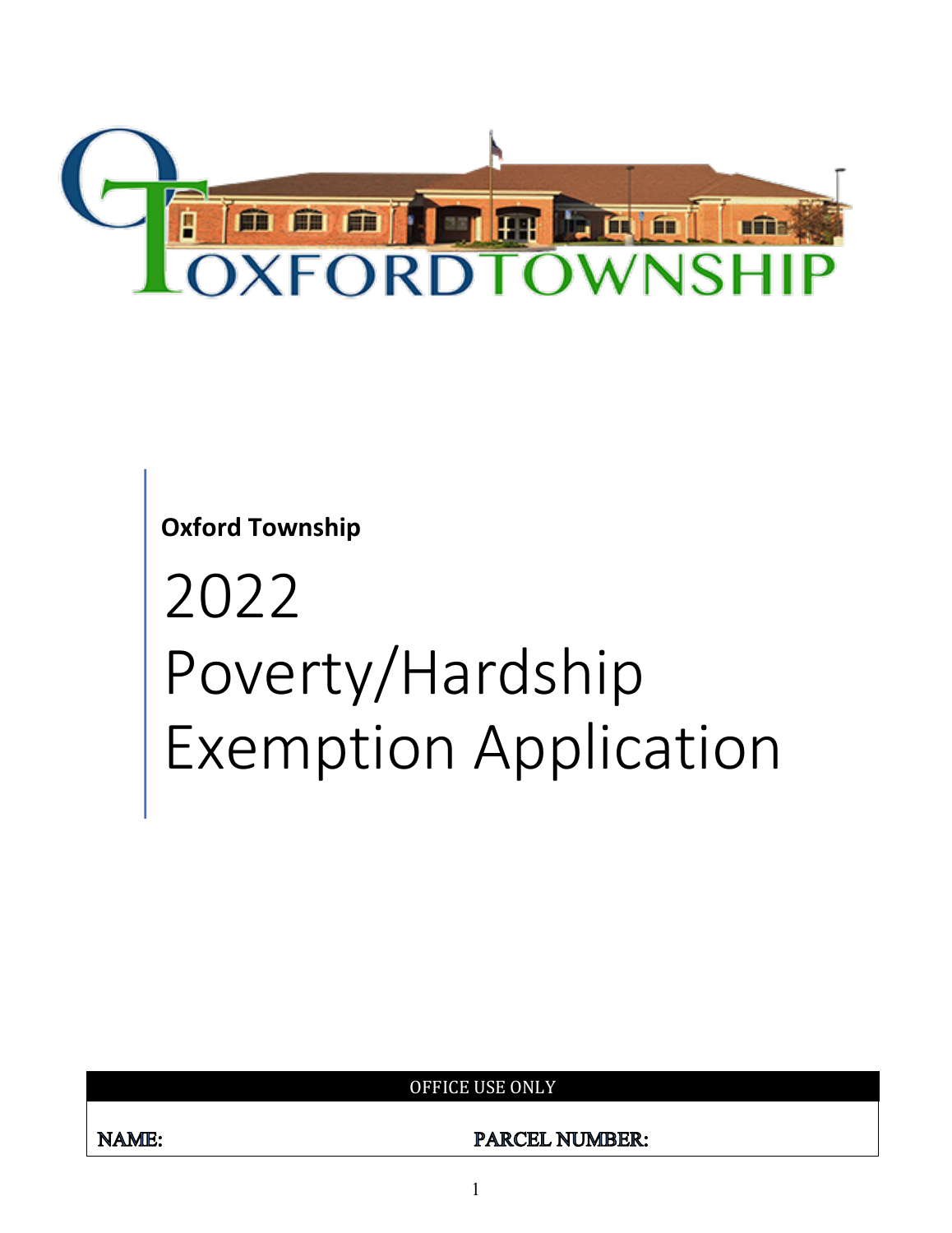## OXFORD TOWNSHIP **BOARD OF REVIEW**

Oxford Township Board Policy for Applicants Requesting Consideration Under SECTION 211.7u of the GENERAL PROPERTY TAX ACT OF 1893: THE MICHIGAN HOMESTEAD POVERTY EXEMPTION.

#### **APPLICATION PROCEDURES AND GUIDELINES**

- 1. Applicants must obtain the current application from the Township Treasurer's office or Oakland County Equalization. Physically disabled or infirmed applicants may call the Township Supervisor's office to make necessary arrangements for assistance. A poverty exemption will be considered for the current year only. A new application must be submitted annually after January 1 but before the day prior to the last day of the Board of Review.
- 2. In order to qualify for a poverty exemption, the applicant shall meet **all** of the requirements set forth in these Guidelines. For example, it is possible that a claimant might meet the income test for the exemption but not meet the asset level test or some other test set by the Township. In this situation, the applicant would not qualify for the exemption.
- 3. Income Test: Applicants must meet the Federal Poverty Income Guidelines published in the prior calendar year in the Federal Register by the U.S. Department of Health and Human Services.
	- A. In applying these guidelines, income shall include, but not necessarily be limited to:
		- (i) Money wages and salary before any deductions;
		- (ii) Net receipts from any non-farm self-employment, these are receipts from a person's own business, professional enterprise, or partnership after deductions for business expenses;
		- (iii) Net receipts from farm self-employment, which are receipts from a farm from which one operates as an owner, renter, or sharecropper, after deductions for farm operating expenses;
		- (iv) Regular payments from social security, railroad retirements, unemployment compensation, strike benefits from union funds, workers' compensation, veterans' payments, public assistance (including aid to families with dependent children, supplemental security income, emergency assistance money payments and nonfederally funded general assistance or general relief money payments);
		- (v) Alimony, child support and military family allotments or other regular support from an absent family member or other family member not living in the household;
		- (vi) Private pensions, government employment pensions (including military retirement pay) and regular insurance or annuity payments;
		- (vii) College or university scholarships or grants, fellowships, or assistantships; and
		- (viii) Dividends, interest, net rental income, net royalties, periodic receipts from estates or trusts, net gambling or lottery winnings.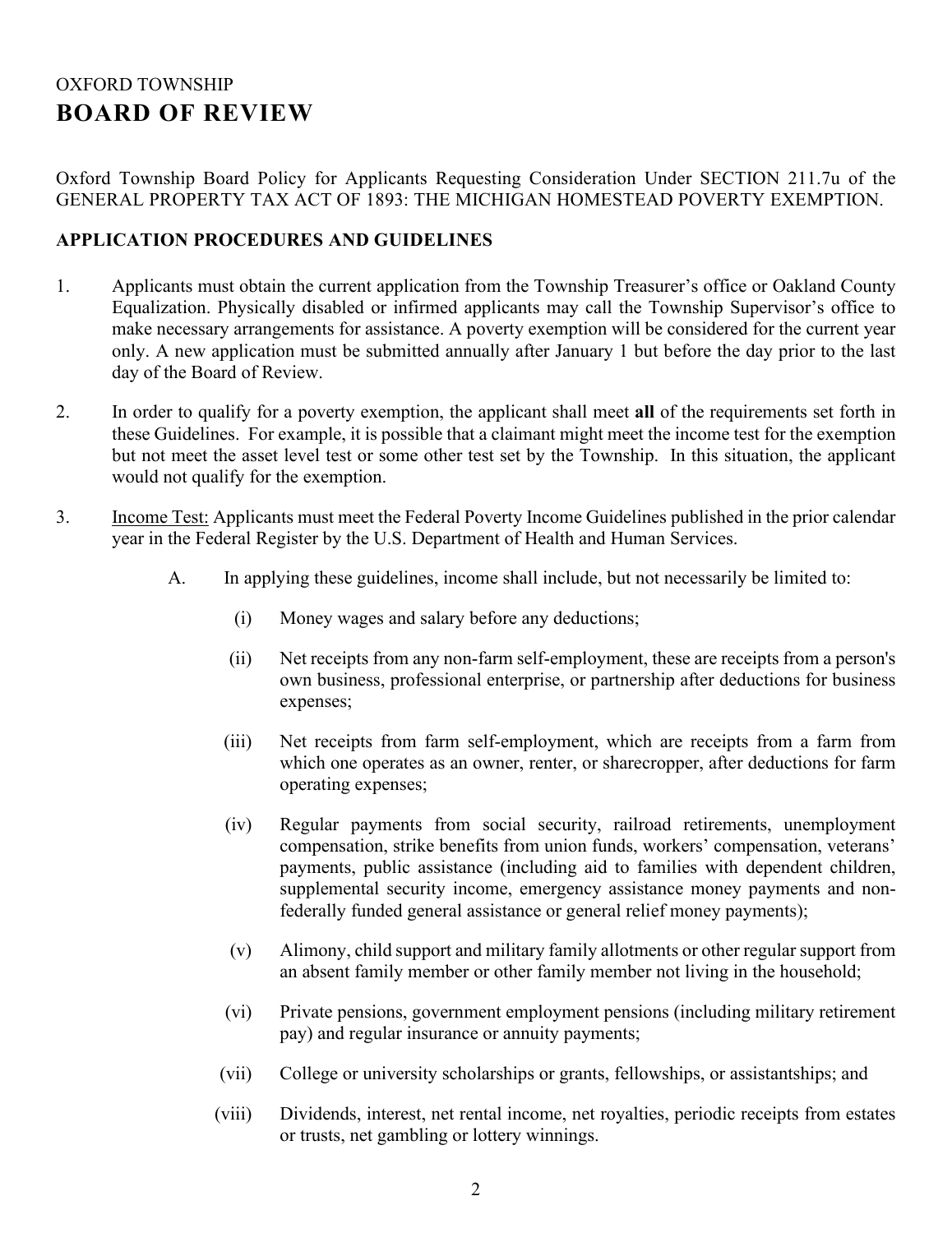- B. Income shall not include (though these may be "assets"):
	- (i) Money received from the sale of property such as stocks, bonds, a house, or a car unless a person is in the business of selling such property;
	- (ii) Withdrawals of bank deposits and borrowed money;
	- (iii) Tax refunds, gifts, loans, lump-sum inheritances, and one-time insurance payments;
	- (iv) Food or housing received in lieu of wages and the value of food and fuel produced on farms; and
	- (v) Federal non-cash benefit programs such as Medicare, Medicaid, food stamps and school lunches.
- 4. If the Board of Review determines that the applicant has or should have income from other sources, such as relatives, dependents, or friends; they may add this income to the applicant's reported income, and if the resulting sum of these is greater than the income guideline limits, then a poverty exemption shall be denied. If the amount of this income is added to the applicant's reported income and the resulting sum is less than the income guideline limits, then a poverty exemption may be granted.
- 5. Assets Test: A poverty exemption shall not be granted if the total value of the assets of the applicant and each member of the applicant's household exceed \$60,000. This excludes the property for which the exemption is requested BUT includes all other property assets including those belonging to all other persons residing in the household. Property assets include, but are not limited to:
	- A. Savings including savings accounts, postal savings, credit union shares, certificates of deposit, cash, stocks, bonds, mutual funds, or similar investments;
	- B. Insurance commodities including life insurance held by a person or his or her spouse;
	- C. Vehicles, including but not limited to, cars, trucks, RVs, motorcycles, off-road vehicles, snowmobiles, and boats, but excluding the applicant's personal vehicle; and
	- D. Other assets, including but not limited to, coin collections, antiques, silver, jewelry, art, and other tangible items.
- 6. All applicants must:
	- A. own the property for which the exemption is sought and reside therein;
	- B. provide the employer's name and address for all persons residing in the household;
	- C. provide a driver's license, Michigan State Identification, or other acceptable method of identification for the applicant and all persons residing in the household;
	- D. provide a deed, land contract or other evidence of ownership if the Supervisor or Board of Review requests it; and
	- E. provide the assessment change notice for the subject property.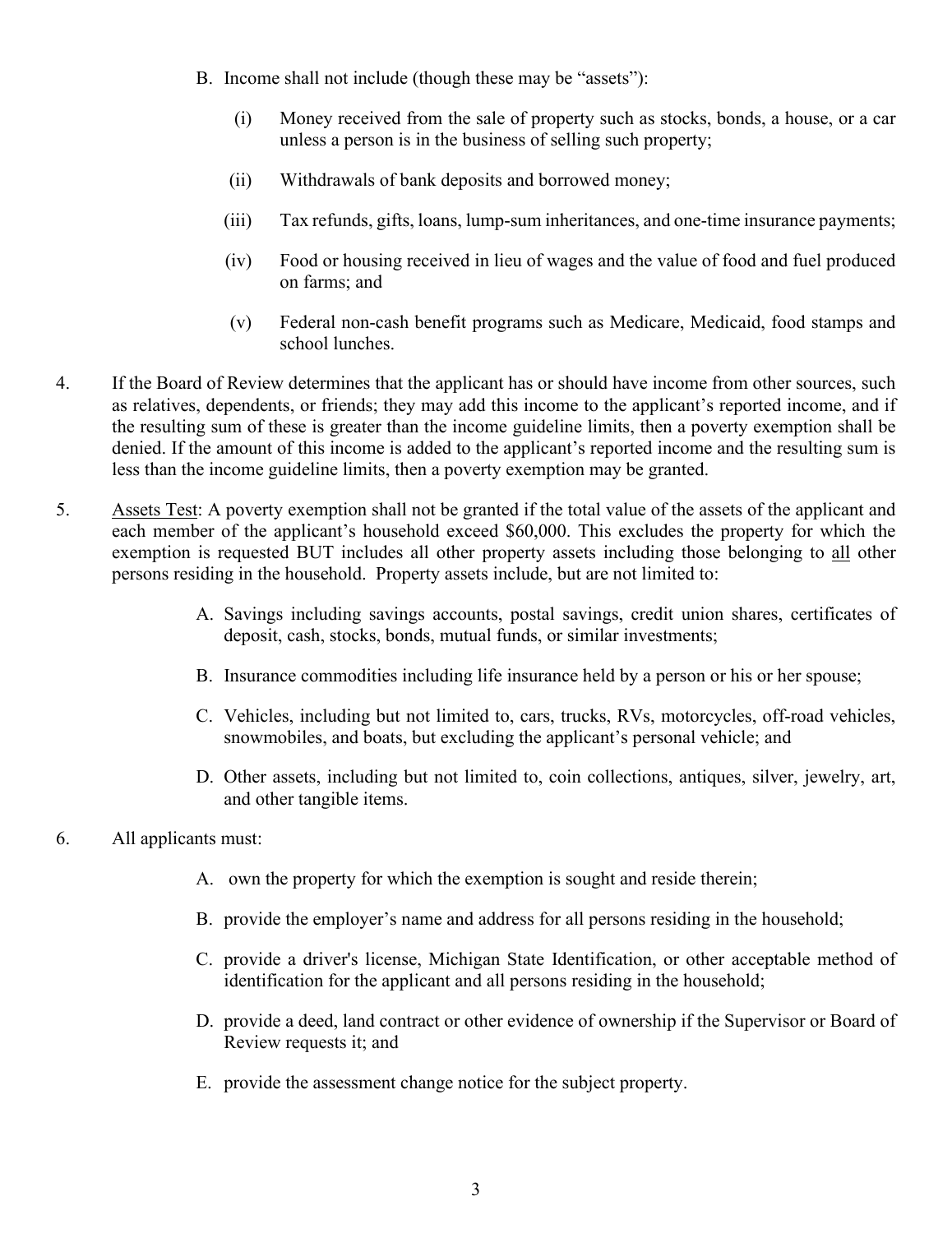- 7. Applicants MUST submit the most recent year's copies of the following for ALL persons residing in the principal residence:
	- A. Federal Income Tax Return.\*
	- B. Michigan Income Tax Return.\*
	- C. Property tax credit returns.
	- D. Either a Senior Citizens Homestead Property Tax Form MI-1040CR-1 or General Homestead Property Tax Claim MI-1040CR-4.
	- E. Statement from Social Security Administration and/or the Michigan Social Services as to monies paid to applicants during the previous year, and a signed Form 4988 (attached).
	- F. W-2.
	- G. Pension benefits letter.
	- H. Alimony and/or child support receipts.
	- I. Disability and/or workers compensation benefit receipts.

\* Federal and state income tax returns are not required for a person residing in the principal residence if that person was not required to file a federal or state income tax return in the tax year in which the exemption is claimed or in the immediately preceding tax year. If a person was not required to file a federal or state income tax return in the tax year in which the exemption under this section is claimed or in the immediately preceding tax year, an affidavit in a form prescribed by the state tax commission may be accepted in place of the federal or state income tax return.

- 8. The Board of Review will follow the policies and guidelines stated herein in granting or denying an exemption. If the applicant is qualified under the eligibility requirements, the Board of Review shall grant either a 50% or 25% reduction in taxable value for the tax year in which the exemption is granted.
- 9. Applicants must fill out an application form in its entirety and return it either in person or by mail, if physically unable to appear before the Board of Review, by the deadlines specified herein. The application must be returned to the Township Treasurer's Office, located at 300 Dunlap Road, Oxford, Michigan 48371.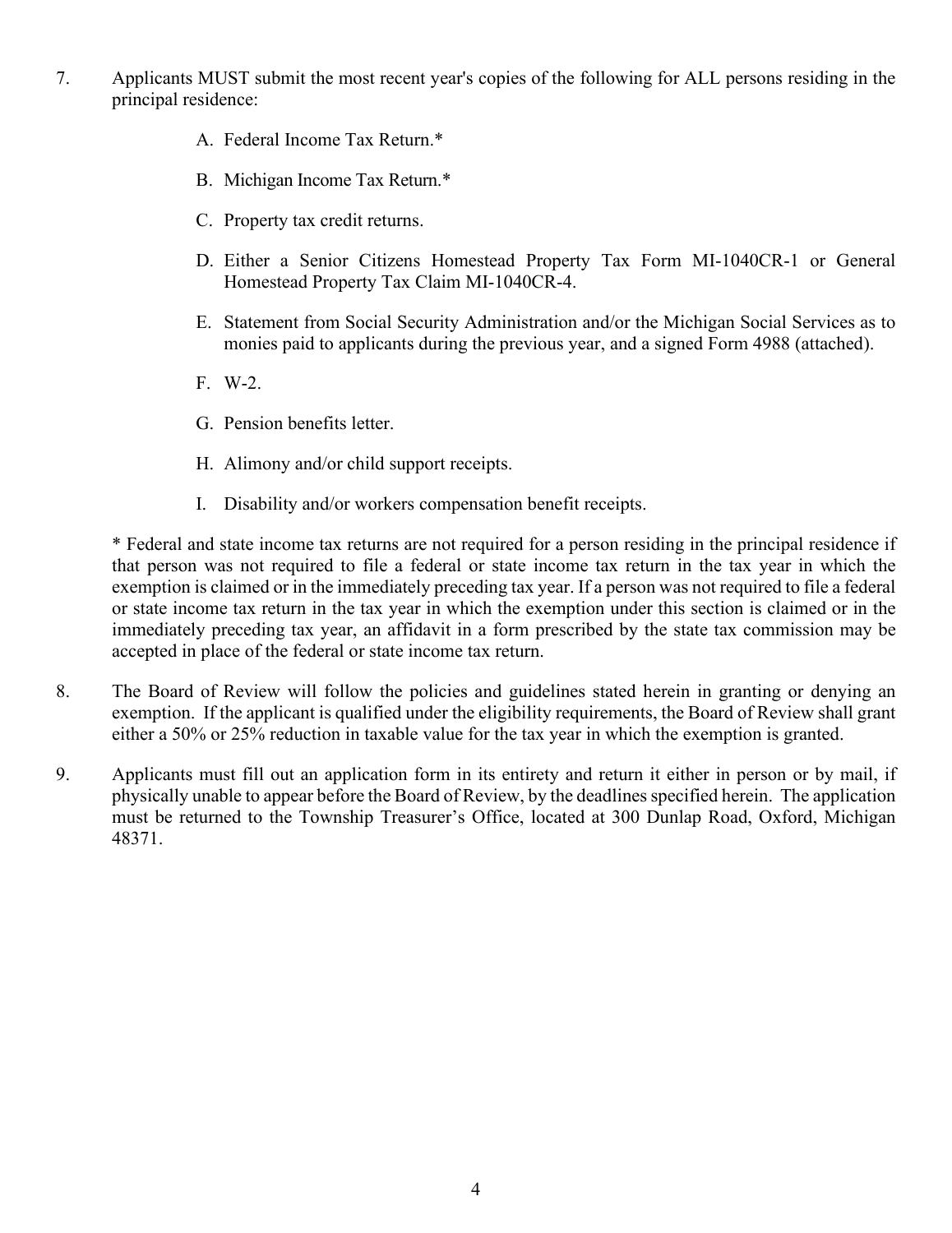# **2022 FEDERAL POVERTY GUIDELINES**

**US Department of Health & Human Services**

| <b>Size of Family</b> | <b>Poverty</b>    |
|-----------------------|-------------------|
| Unit                  | <b>Guidelines</b> |
|                       | \$12,880          |
| $\overline{2}$        | \$17,420          |
| 3                     | \$21,960          |
| 4                     | \$26,500          |
| 5                     | \$31,040          |
| 6                     | \$35,580          |
| 7                     | \$40,120          |
| 8                     | \$44,660          |
| For each              |                   |
| additional            |                   |
| person                | \$4.540           |

STC Bulletin 17 of 2021

Assets: The total value of all assets belonging to the applicant and each member of the applicant's household shall not exceed \$60,000. An applicant's homestead and principal vehicle shall be excluded from consideration as an asset. All other property, including from all other persons residing in the household, shall be included as an asset. Property shall include, but is not limited to, cash, savings, stocks, bonds, mutual funds, insurance commodities, coin collections, art, motor vehicles, recreation vehicles, etc.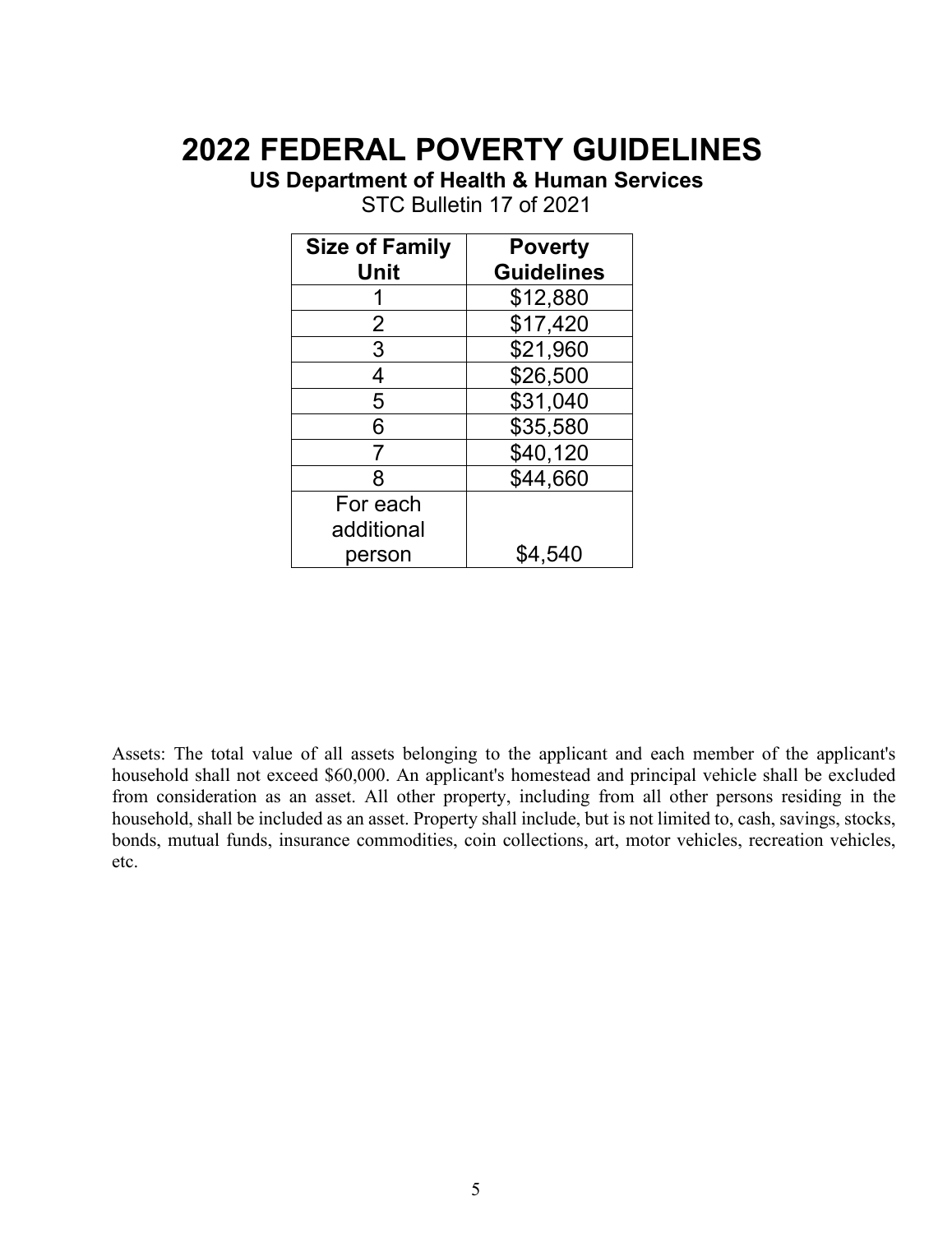## **Application for MCL 211.7u Poverty Exemption**

This form is issued under the authority of the General Property Tax Act, Public Act 206 of 1893, MCL 211.7u.

MCL 211.7u of the General Property Tax Act, Public Act 206 of 1893, provides a property tax exemption for the principal residence of persons who, by reason of poverty, are unable to contribute toward the public charges. This application is to be used to apply for the exemption and must be filed with the Board of Review where the property is located. This application may be submitted to the city or township the property is located in each year on or after January 1.

**To be considered complete, this application must:** 1) be completed in its entirety, 2) include information regarding all members residing within the household, and 3) include all required documentation as listed within the application. Please write legibly and attach additional pages as necessary.

#### **PART 1: PERSONAL INFORMATION:** Petitioner must list all required personal information.

| Petitioner's Name:                                 |  | Daytime Phone Number:                         |  |        |           |
|----------------------------------------------------|--|-----------------------------------------------|--|--------|-----------|
| Age of Petitioner:<br>Marital Status:              |  | Age of Spouse:<br>Number of Legal Dependents: |  |        |           |
| Property Address of Principal Residence:           |  | City:                                         |  | State: | ZIP Code: |
| Check if applied for Homestead Property Tax Credit |  | Amount of Homestead Property Tax Credit:      |  |        |           |

**PART 2: REAL ESTATE INFORMATION:** List the real estate information related to your principal residence. Be prepared to provide a deed, land contract or other evidence of ownership of the property at the Board of Review meeting.

| Property Parcel Code Number:                | Name of Mortgage Company: |                                   |
|---------------------------------------------|---------------------------|-----------------------------------|
| Unpaid Balance Owed on Principal Residence: | Monthly Payment:          | Length of Time at this Residence: |
|                                             |                           |                                   |
| Property Description:                       |                           |                                   |
|                                             |                           |                                   |

#### **PART 3: ADDITIONAL PROPERTY INFORMATION:** List information related to any other property owned by you or any member residing in the household.

|   | Check if you own, or are buying, other property. If checked,<br>complete the information below |                 |                          |        | Amount of Income Earned from Other Property: |
|---|------------------------------------------------------------------------------------------------|-----------------|--------------------------|--------|----------------------------------------------|
|   | Property Address:                                                                              | City:           |                          | State: | ZIP Code:                                    |
|   | Name of Owner(s):                                                                              | Assessed Value: | Date of Last Taxes Paid: |        | Amount of Taxes Paid:                        |
| 2 | <b>Property Address:</b>                                                                       | City:           |                          | State: | ZIP code:                                    |
|   | Name of Owner(s):                                                                              | Assessed Value: | Date of Last Taxes Paid: |        | Amount of Taxes Paid:                        |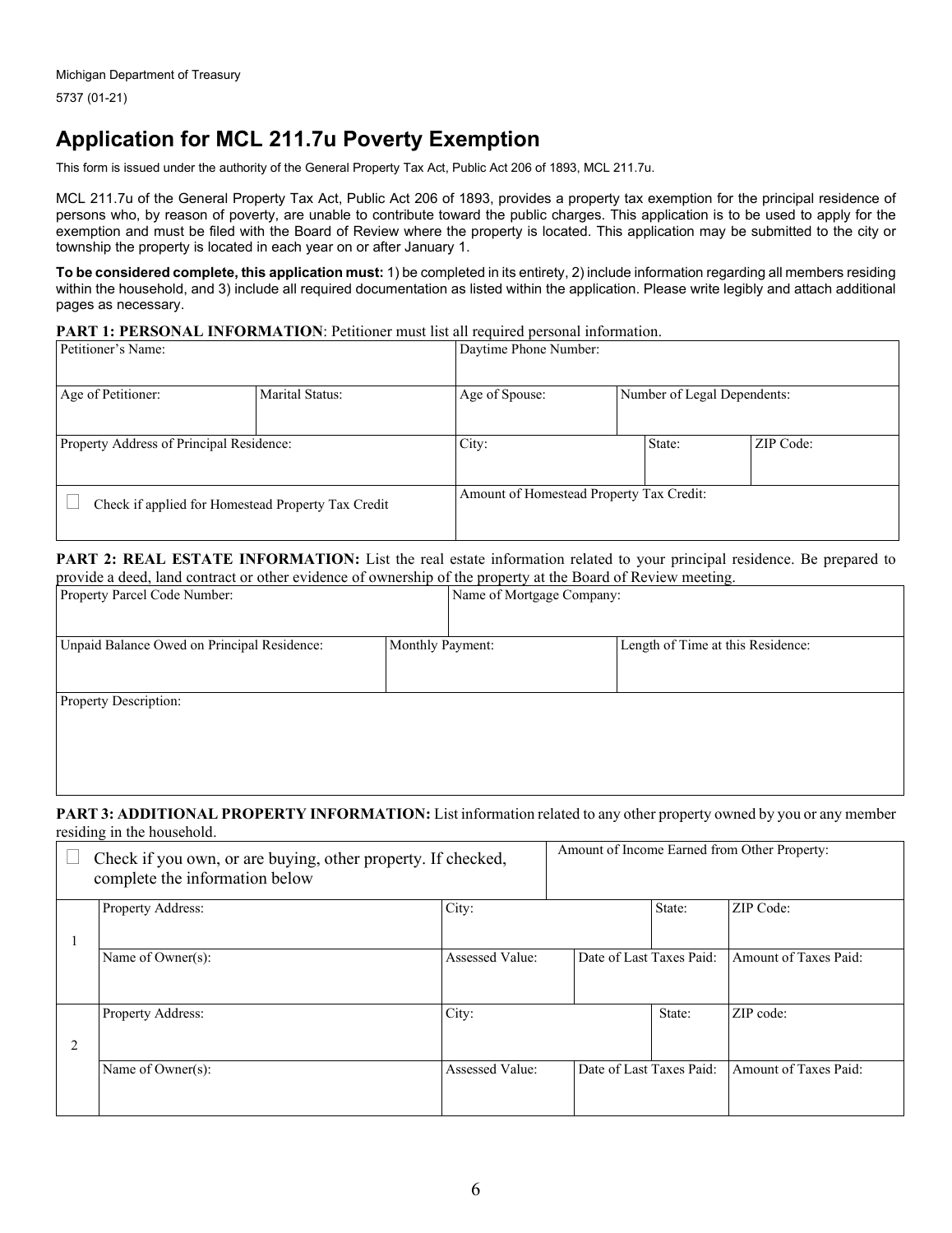#### PART 4: EMPLOYMENT INFORMATION: List your current employment information.

| Name of Employer:    |       |                            |        |           |
|----------------------|-------|----------------------------|--------|-----------|
| Address of Employer: | City: |                            | State: | ZIP Code: |
| Contact Person:      |       | Employer Telephone Number: |        |           |

**PART 5: INCOME SOURCES:** List all income sources, including but not limited to: salaries, Social Security, rents, pensions, IRAs (individual retirement accounts), unemployment compensation, disability, government pensions, worker's compensation, dividends, claims and judgments from lawsuits, alimony, child support, friend or family contribution, reverse mortgage, or any other source of income, for all persons residing at the property.

| <b>Source of Income</b> | <b>Monthly or Annual Income</b><br>(indicate which) |
|-------------------------|-----------------------------------------------------|
|                         |                                                     |
|                         |                                                     |
|                         |                                                     |

PART 6: CHECKING, SAVINGS AND INVESTMENT INFORMATION: List any and all savings owned by all household members, including but not limited to: checking accounts, savings accounts, postal savings, credit union shares, certificates of deposit, cash, stocks, bonds, or similar investments, for all persons residing at the property.

| Name of Financial Institution or Investments Amount of Deposit | Current<br><b>Interest Rate</b> | <b>Name on Account</b> | Value of<br>Investment |
|----------------------------------------------------------------|---------------------------------|------------------------|------------------------|
|                                                                |                                 |                        |                        |
|                                                                |                                 |                        |                        |
|                                                                |                                 |                        |                        |

PART 7: LIFE INSURANCE: List all policies held by all household members.

| <b>Name of Insured</b> | <b>Amount of Policy</b> | <b>Monthly</b><br><b>Payments</b> | <b>Policy Paid in</b><br>Full | <b>Name of Beneficiary</b> | <b>Relationship to</b><br><b>Insured</b> |
|------------------------|-------------------------|-----------------------------------|-------------------------------|----------------------------|------------------------------------------|
|                        |                         |                                   |                               |                            |                                          |
|                        |                         |                                   |                               |                            |                                          |
|                        |                         |                                   |                               |                            |                                          |

**PART 8: MOTOR VEHICLE INFORMATION:** All motor vehicles (including motorcycles, motor homes, camper trailers, etc.) held or owned by any person residing within the household must be listed.

| <b>Make</b> | Year | <b>Monthly Payment</b> | <b>Balance Owed</b> |
|-------------|------|------------------------|---------------------|
|             |      |                        |                     |
|             |      |                        |                     |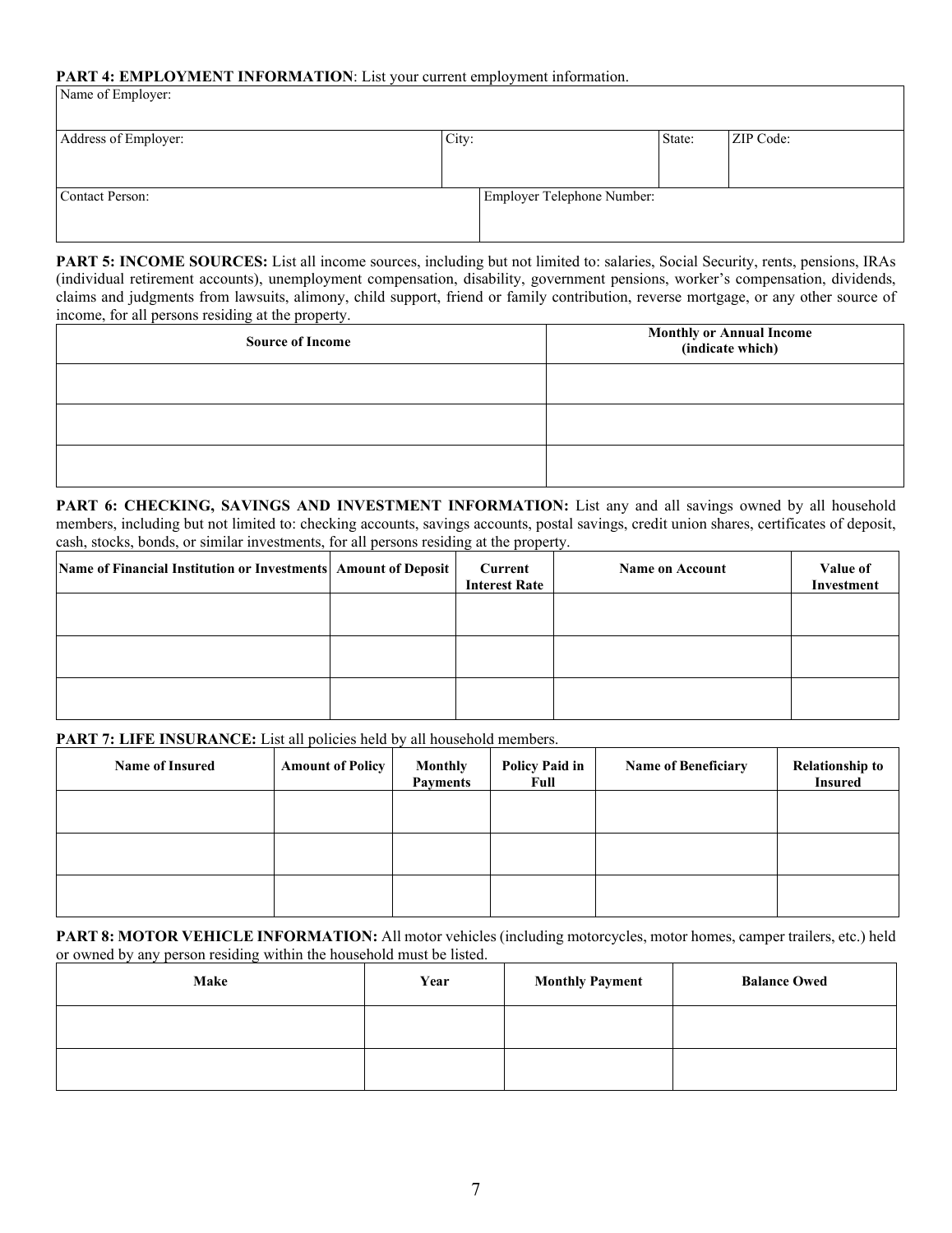#### PART 9: HOUSEHOLD OCCUPANTS: List all persons living in the household.

| <b>First and Last Name</b> | Age | <b>Relationship to</b><br>Applicant | <b>Place of Employment</b> | \$ Contribution to Family<br>Income |
|----------------------------|-----|-------------------------------------|----------------------------|-------------------------------------|
|                            |     |                                     |                            |                                     |
|                            |     |                                     |                            |                                     |
|                            |     |                                     |                            |                                     |
|                            |     |                                     |                            |                                     |
|                            |     |                                     |                            |                                     |
|                            |     |                                     |                            |                                     |
|                            |     |                                     |                            |                                     |
|                            |     |                                     |                            |                                     |

#### PART 10: PERSONAL DEBT: List all personal debt for all household members.

| <b>Creditor</b> | <b>Purpose of Debt</b> | Date of Debt   Original Balance | Monthly Payment | <b>Balance Owed</b> |
|-----------------|------------------------|---------------------------------|-----------------|---------------------|
|                 |                        |                                 |                 |                     |
|                 |                        |                                 |                 |                     |
|                 |                        |                                 |                 |                     |
|                 |                        |                                 |                 |                     |
|                 |                        |                                 |                 |                     |
|                 |                        |                                 |                 |                     |
|                 |                        |                                 |                 |                     |
|                 |                        |                                 |                 |                     |

PART 11: MONTHLY EXPENSE INFORMATION: The amount of monthly expenses related to the principal residence for each category must be listed. Indicate N/A as necessary.

| Heating                 | Electric                |                         | Water    |                                  | Phone                   |
|-------------------------|-------------------------|-------------------------|----------|----------------------------------|-------------------------|
| Cable                   | Food                    |                         | Clothing |                                  | Health Insurance        |
| Garbage                 |                         | Daycare                 |          | Car Expenses (gas, repair, etc.) |                         |
| Other (type and amount) |                         | Other (type and amount) |          |                                  | Other (type and amount) |
| Other (type and amount) | Other (type and amount) |                         |          |                                  | Other (type and amount) |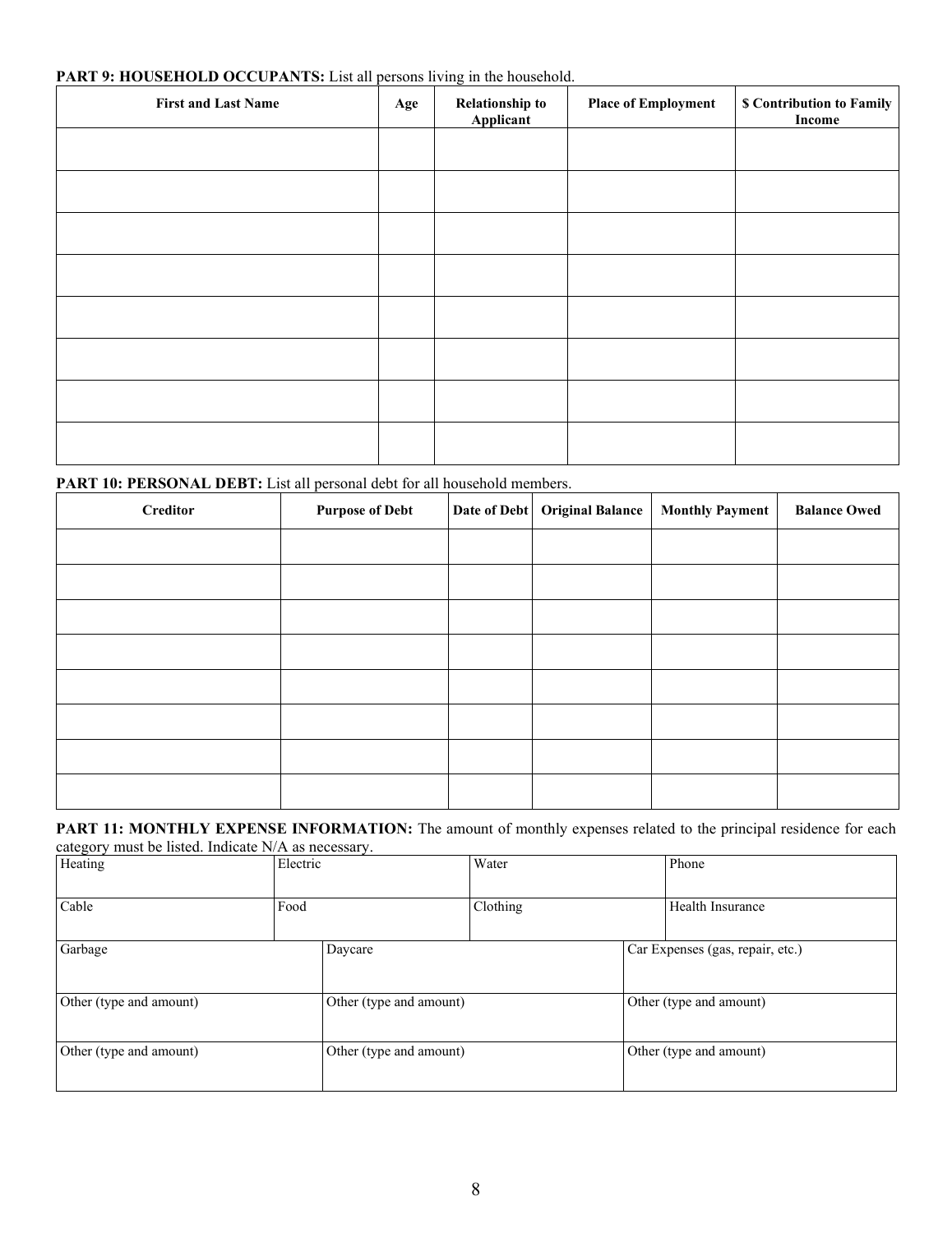**NOTICE:** Per MCL 211.7u(2)(b), federal and state income tax returns for all persons residing in the principal residence, including any property tax credit returns, filed in the immediately preceding year or in the current year must be submitted with this application. Federal and state income tax returns are not required for a person residing in the principal residence if that person was not required to file a federal or state income tax return in the tax year in which the exemption under this section is claimed or in the immediately preceding tax year.

#### **PART 12: POLICY AND GUIDELINES ACKNOWLEDGMENT:**

The governing body of the local assessing unit shall determine and make available to the public the policy and guidelines used for the granting of exemptions under MCL 211.7u. In order to be eligible for the exemption, the applicant must meet the federal poverty guidelines published in the prior calendar year in the Federal Register by the United States Department of Health and Human Services under its authority to revise the poverty line under 42 USC 9902, or alternative guidelines adopted by the governing body of the local assessing unit so long as the alternative guidelines do not provide income eligibility requirements less than the federal guidelines. The policy and guidelines must include, but are not limited to, the specific income and asset levels of the claimant and total household income and assets. The combined assets of all persons must not exceed the limits set forth in the guidelines adopted by the local assessing unit.

 The applicant has reviewed the applicable policy and guidelines adopted by the city or township, including the specific income and asset levels of the claimant and total household income and assets.

#### **PART 13: CERTIFICATION:**

 I hereby certify to the best of my knowledge that the information provided in this form is complete, accurate and I am eligible for the exemption from the property taxes pursuant to Michigan Compiled Law, Section 211.7u.

| <b>Printed Name</b> | Signature | Date |
|---------------------|-----------|------|
|                     |           |      |

**This application shall be filed after January 1, but before the day prior to the last day of the local unit's December Board of Review.**

**Decision of the March Board of Review may be appealed by petition to the Michigan Tax Tribunal by July 31 of the current year. A July or December Board of Review decision may be appealed to the Michigan Tax Tribunal by petition within 35 days of decision. A copy of the Board of Review decision must be included with the petition.**

Michigan Tax Tribunal PO Box 30232 Lansing MI 48909

Phone: 517-335-9760 E-mail: **taxtrib@michigan.gov**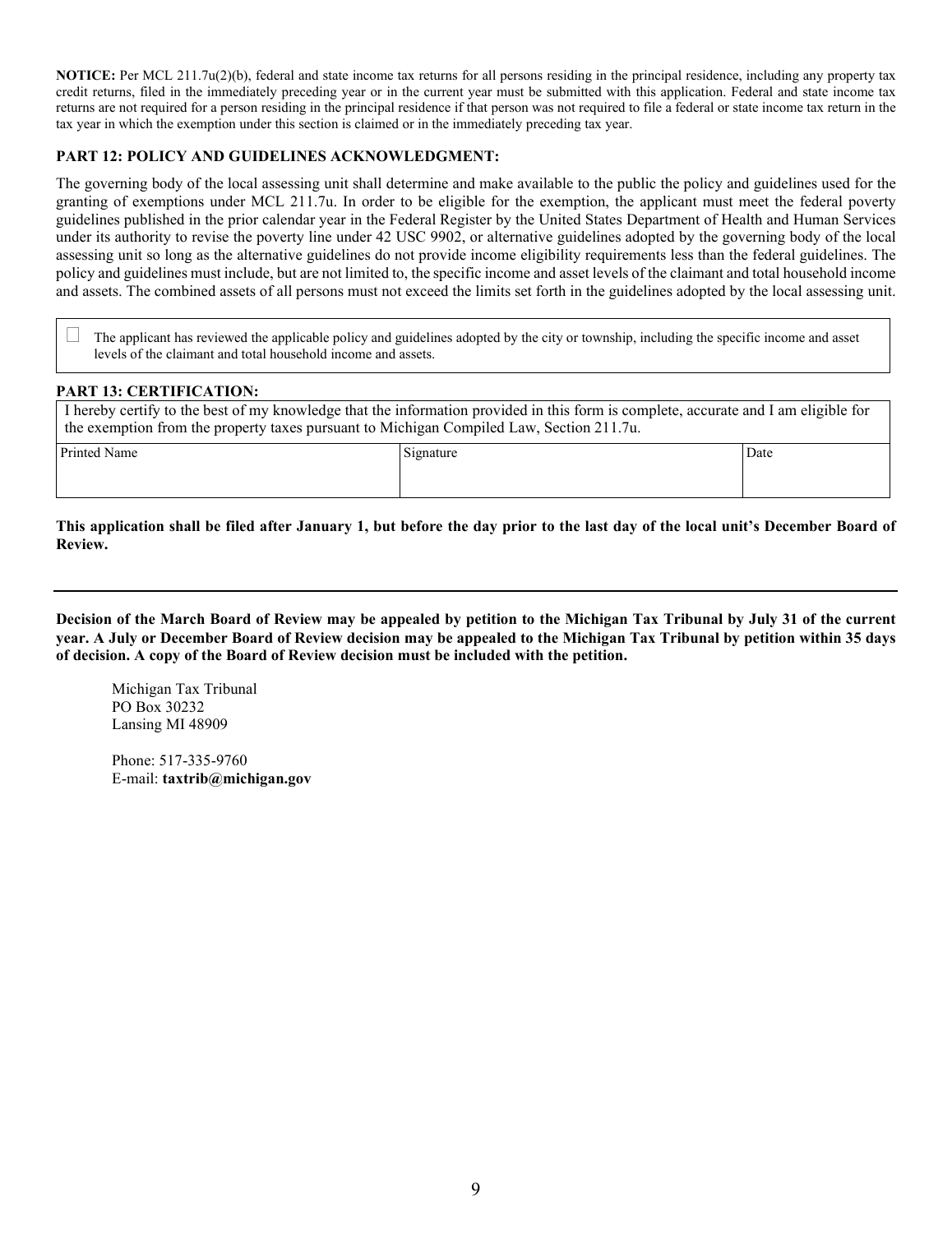Michigan Department of Treasury 4988 (05-12)

#### **Poverty Exemption Affidavit**

This form is issued under authority of Public Act 206 of 1893; MCL 211.7u.

**INSTRUCTIONS:** When completed, this document must accompany a taxpayer's Application for Poverty Exemption filed with the supervisor or the board of review of the local unit where the property is located. MCL 211.7u provides for a whole or partial property tax exemption on the principal residence of an owner of the property by reason of poverty and the inability to contribute toward the public charges. MCL 211.7u(2)(b) requires proof of eligibility for the exemption be provided to the board of review by supplying copies of federal and state income tax returns for all persons residing in the principal residence, including property tax credit returns, or by filing an affidavit for all persons residing in the residence who were not required to file federal or state income tax returns for the current or preceding tax year.

**I,** we are and affirm by my signature  $\cdot$  swear and affirm by my signature **below that I reside in the principal residence that is the subject of this Application for Poverty Exemption and that for the current tax year and the preceding tax year, I was not required to file a federal or state income tax return.**

 $\mathcal{L}_\mathcal{L}$  , which is a set of the set of the set of the set of the set of the set of the set of the set of the set of the set of the set of the set of the set of the set of the set of the set of the set of the set of

Address of Principal Residence:

Signature of Person Making Affidavit **Date** Date Date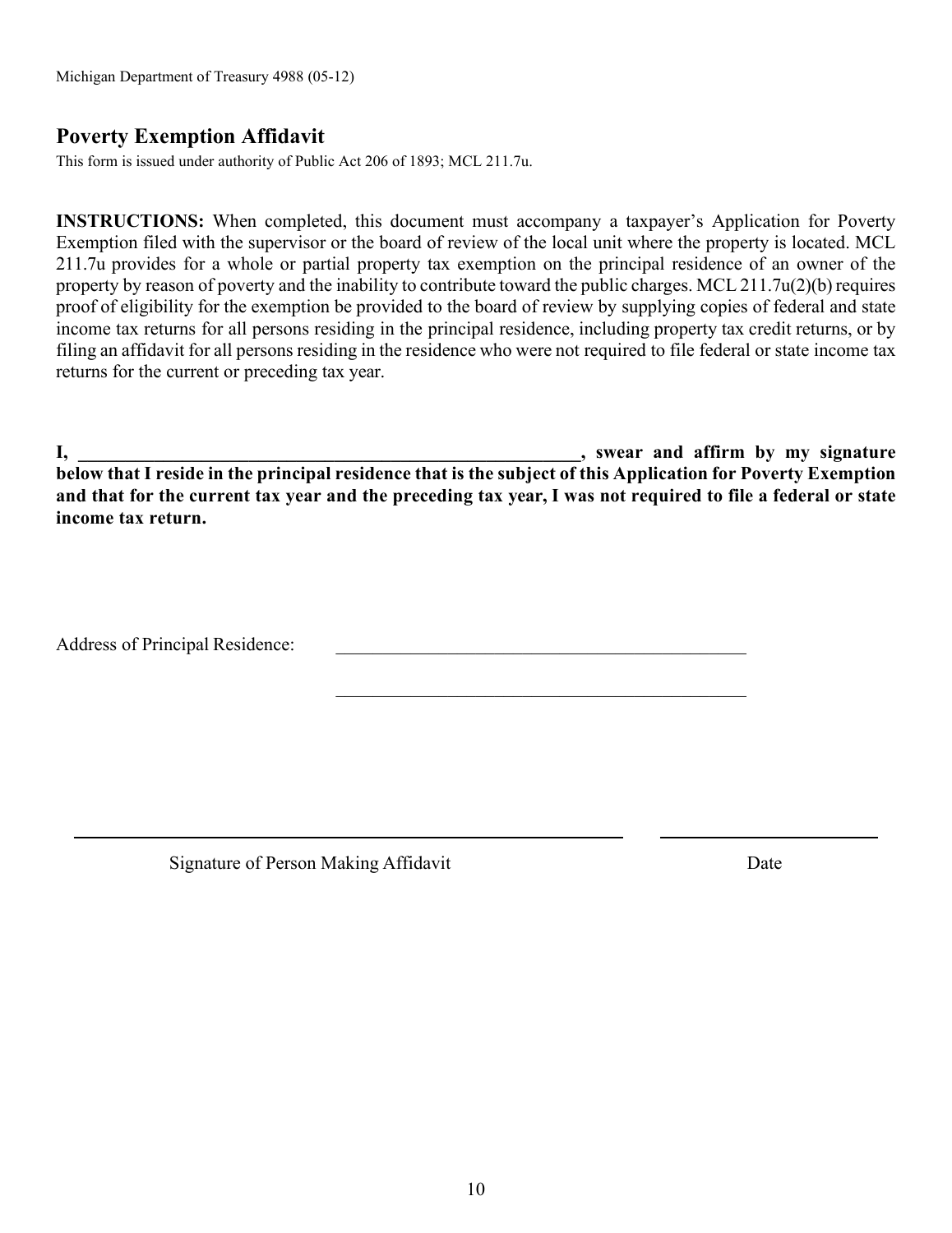## Affirmation of Ownership and Occupancy to Remain Exempt by Reason of Poverty

This form is issued under the authority of Public Act 253 of 2020.

This form is to be used to affirm ownership, occupancy, and income status. MCL 211.7u(2) provides that, to be eligible for exemption under this section, a person shall, subject to subsection (6) and (8), annually affirm that the applicant owns and occupies, as a principal residence, the property for which an exemption is requested.

| PART 1: OWNER INFORMATION - Enter information for the person owning and occupying the residence.                                                                                                                                            |                                      |                                                         |                                                  |          |  |
|---------------------------------------------------------------------------------------------------------------------------------------------------------------------------------------------------------------------------------------------|--------------------------------------|---------------------------------------------------------|--------------------------------------------------|----------|--|
| Owner Name                                                                                                                                                                                                                                  |                                      |                                                         | Owner Telephone Number                           |          |  |
| <b>Mailing Address</b>                                                                                                                                                                                                                      | City                                 |                                                         | <b>State</b>                                     | ZIP Code |  |
|                                                                                                                                                                                                                                             |                                      |                                                         |                                                  |          |  |
| PART 2: LEGAL DESIGNEE INFORMATION (Complete if applicable.)                                                                                                                                                                                |                                      |                                                         |                                                  |          |  |
| Legal Designee Name                                                                                                                                                                                                                         |                                      |                                                         | Daytime Telephone Number                         |          |  |
| <b>Mailing Address</b>                                                                                                                                                                                                                      | City                                 |                                                         | <b>State</b>                                     | ZIP Code |  |
|                                                                                                                                                                                                                                             |                                      |                                                         |                                                  |          |  |
| <b>PART 3: HOMESTEAD PROPERTY INFORMATION</b> — Enter information for property in which the exemption is being claimed.                                                                                                                     |                                      |                                                         |                                                  |          |  |
| City or Township (check the appropriate box and enter name)                                                                                                                                                                                 |                                      | County                                                  |                                                  |          |  |
| City<br>Village<br>Township                                                                                                                                                                                                                 |                                      |                                                         |                                                  |          |  |
| Name of Local School District                                                                                                                                                                                                               |                                      |                                                         |                                                  |          |  |
| Parcel Identification Number                                                                                                                                                                                                                |                                      |                                                         |                                                  |          |  |
|                                                                                                                                                                                                                                             |                                      | Year(s) Exemption Previously Granted by Board of Review |                                                  |          |  |
| <b>Homestead Property Address</b>                                                                                                                                                                                                           | City                                 |                                                         | State                                            | ZIP Code |  |
|                                                                                                                                                                                                                                             |                                      |                                                         |                                                  |          |  |
| PART 4: AFFIRMATION OF OWNERSHIP, OCCUPANCY, AND INCOME STATUS (Check all boxes that apply.)                                                                                                                                                |                                      |                                                         |                                                  |          |  |
| I own the property in which the exemption is being claimed.                                                                                                                                                                                 |                                      |                                                         |                                                  |          |  |
|                                                                                                                                                                                                                                             |                                      |                                                         |                                                  |          |  |
| The property in which the exemption is being claimed is used as my homestead. Homestead is generally defined<br>as any dwelling with its land and buildings where a family makes its home.                                                  |                                      |                                                         |                                                  |          |  |
|                                                                                                                                                                                                                                             |                                      |                                                         |                                                  |          |  |
| After establishing initial eligibility for the exemption, my income and asset status has remained unchanged and/or<br>I receive a fixed income solely from public assistance that is not subject to significant annual increases beyond the |                                      |                                                         |                                                  |          |  |
| rate of inflation, such as federal Supplemental Security Income or Social Security disability or retirement benefits.                                                                                                                       |                                      |                                                         |                                                  |          |  |
|                                                                                                                                                                                                                                             |                                      |                                                         |                                                  |          |  |
| <b>PART 5: CERTIFICATION</b>                                                                                                                                                                                                                |                                      |                                                         |                                                  |          |  |
| I hereby certify to the best of my knowledge that the information provided on this form is true and I am eligible to receive<br>an exemption from property taxes by reason of poverty pursuant to Michigan Compiled Law, Section 211.7u.    |                                      |                                                         |                                                  |          |  |
| Owner or Legal Designee Name (print)                                                                                                                                                                                                        | Signature of Owner or Legal Designee |                                                         |                                                  | Date     |  |
|                                                                                                                                                                                                                                             |                                      |                                                         |                                                  |          |  |
| Designee must attach a letter of authority.                                                                                                                                                                                                 |                                      |                                                         |                                                  |          |  |
| LOCAL GOVERNMENT USE ONLY (DO NOT WRITE BELOW THIS LINE)                                                                                                                                                                                    |                                      |                                                         |                                                  |          |  |
| Approved<br>Denied (Attach appeal instructions and provide to owner.)                                                                                                                                                                       |                                      |                                                         | Tax Year(s) exemption will be posted to tax roll |          |  |
| <b>CERTIFICATION</b> — I certify that, to the best of my knowledge, the information contained in this form is complete and<br>accurate.                                                                                                     |                                      |                                                         |                                                  |          |  |
| <b>Assessor Signature</b>                                                                                                                                                                                                                   |                                      | Date Certified by Assessor                              |                                                  |          |  |
|                                                                                                                                                                                                                                             |                                      |                                                         |                                                  |          |  |